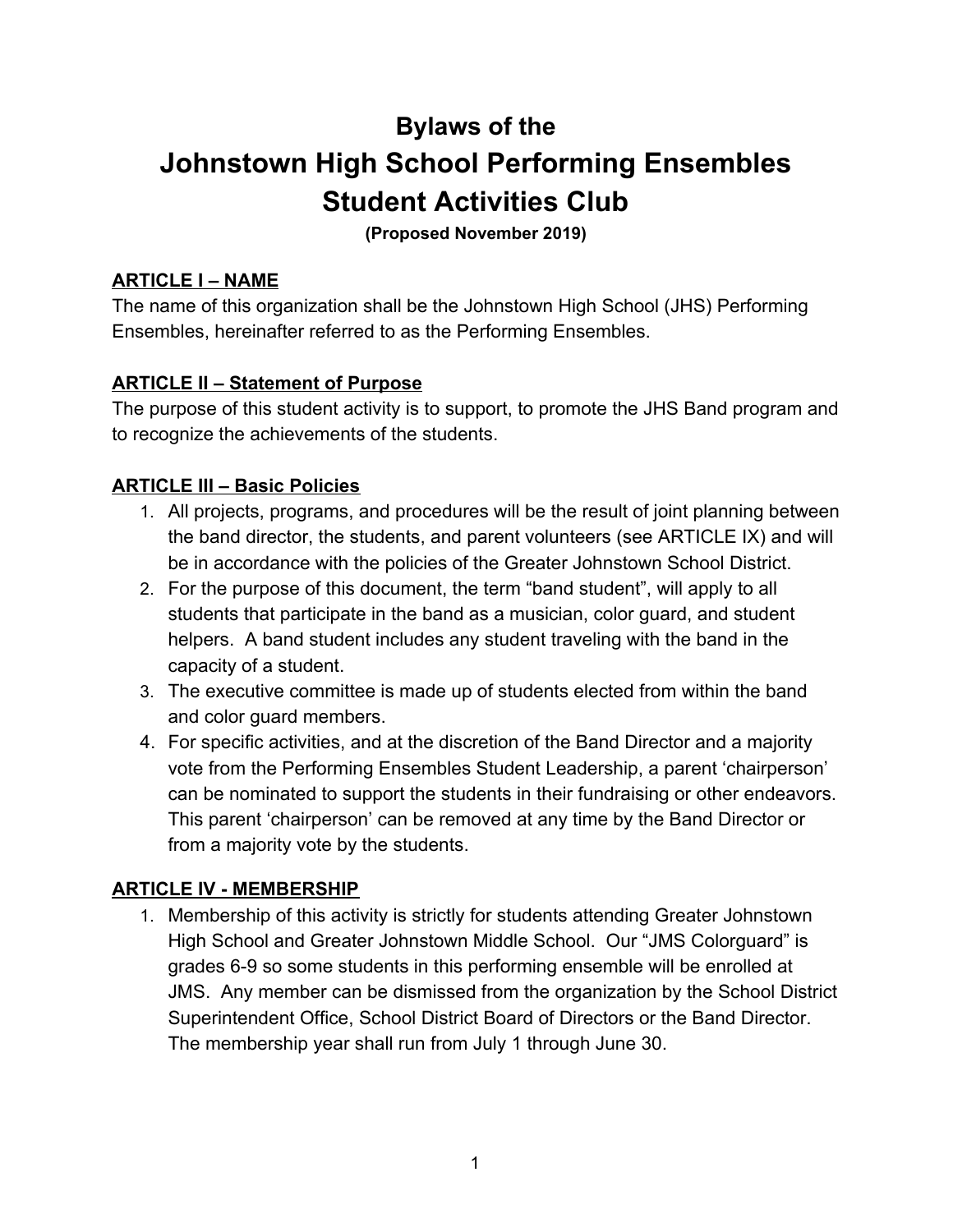# **ARTICLE V – Organization of Student Leadership**

- 1. Officers of this organization shall consist of students with the roles of: President, Vice-President, Secretary, and Color Guard representative.
- 2. Student leadership shall be elected during the summer outdoor band camp every year.
- 3. Student leaders shall assume their official duties at the beginning of the school year.
- 4. In the event that a leader cannot complete his/her full term for any reason, a special election shall be held to fill said position for the remainder of the term.
- 5. Any student leader may be removed from office by the School District Superintendent Office, School District Board of Directors or the Band Director.

# **ARTICLE VI – DUTIES OF OFFICERS**

- 1. PRESIDENT
	- a. The PRESIDENT shall preside at all meetings of the organization.
	- b. The PRESIDENT must have served in the Band for more than two years and be a junior or senior.
- 2. VICE PRESIDENT
	- a. The VICE PRESIDENT shall assume all the duties of the president in his/her absence.
	- b. The VICE PRESIDENT must have served in the Band for at least one year and be at least a sophomore.
- 3. SECRETARY
	- a. The SECRETARY shall keep the records and minutes of all meetings, attend to the correspondence, and perform such other duties as deemed necessary.
	- b. The SECRETARY shall provide and keep a sign-in sheet for attendance at each Band Booster meeting.
	- c. The SECRETARY must have served in the Band for at least one year.
- 4. COLOR GUARD REPRESENTATIVE
	- a. The COLOR GUARD REPRESENTATIVE must have served in the Band or Color Guard for at least one year.

# **ARTICLE VII – Financial Organization**

All funds of the performing ensembles will reside in a checking account affiliated with the school district's student activities accounts and managed by the JHS main office.

1. All expenditures will require a vote of the student leadership.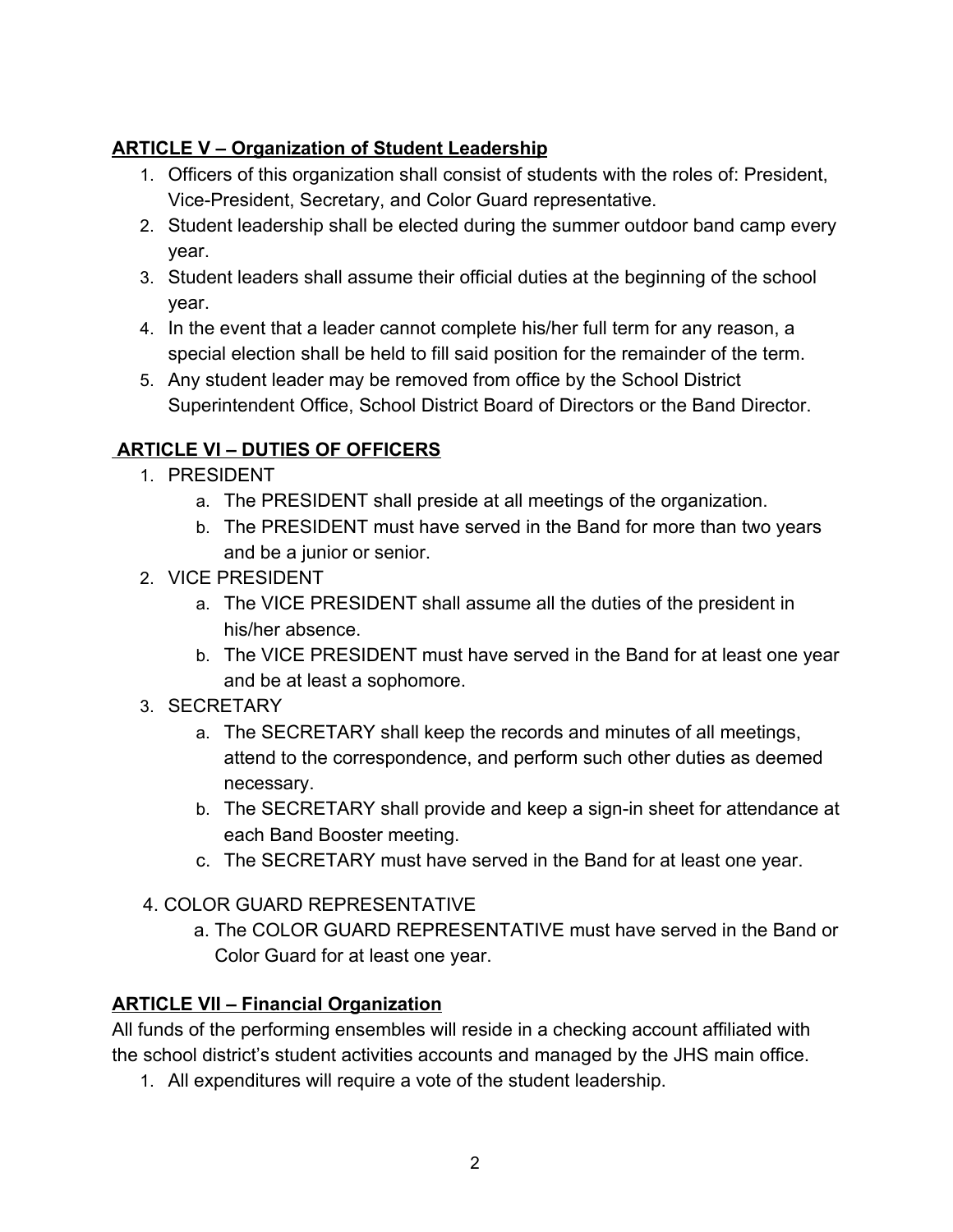- 2. All expenditures and deposits will be processed by the JHS main office.
- 3. All records will be kept by the Band Director and made available to the school district at any time. Parents may have access to their individual student account records only.
- 4. There will be two sets of records:
	- a. Student Fundraising Accounts
		- i. These are funds raised by individual students towards trips, registration, judges and other fees.
	- b. Performing Ensembles General Account
		- i. These are funds the Performing Ensembles earn from fundraising, concessions and other activities.
- 5. Student Fundraising Accounts
	- a. In order to disburse funds from a student account, an email must be sent detailing the request from a parent or guardian to epfeil@gjsd.net
	- b. If a student quits the band for any reason, their individual student funds are held in their student account until their senior year. This allows for the student to re-enter the Band program in a future season and not lose funds.
		- i. Should a student not re-enter the Band program, those funds revert to the General Account as of January 2 of their senior year.

# **ARTICLE VIII – MEETINGS**

- 1. Meetings will be held in the Band room at the High School at the discretion of the Band Director.
- 2. Those members present shall constitute a quorum for the transaction of business at any meeting, provided at least three (3) officers are present.
- 1. If the President and Vice-President cannot attend, the meeting will be canceled.

# **ARTICLE IX – Parent Volunteers**

- 1. All Parent Volunteers MUST be Board approved and have current clearances.
	- a. At NO time will any parent be permitted to volunteer for any Band activity without the proper clearances and Board approval.
- 2. For all Performing Ensemble activities, the student leadership may appoint and vote to approve a Parent Volunteer Chairperson.
- 3. A Parent Volunteer Chairperson is a parent of a current band member in good standing.
- 4. A Parent Volunteer Chairperson is appointed individually for each activity or fundraiser by the Band Director. These are NOT permanent positions.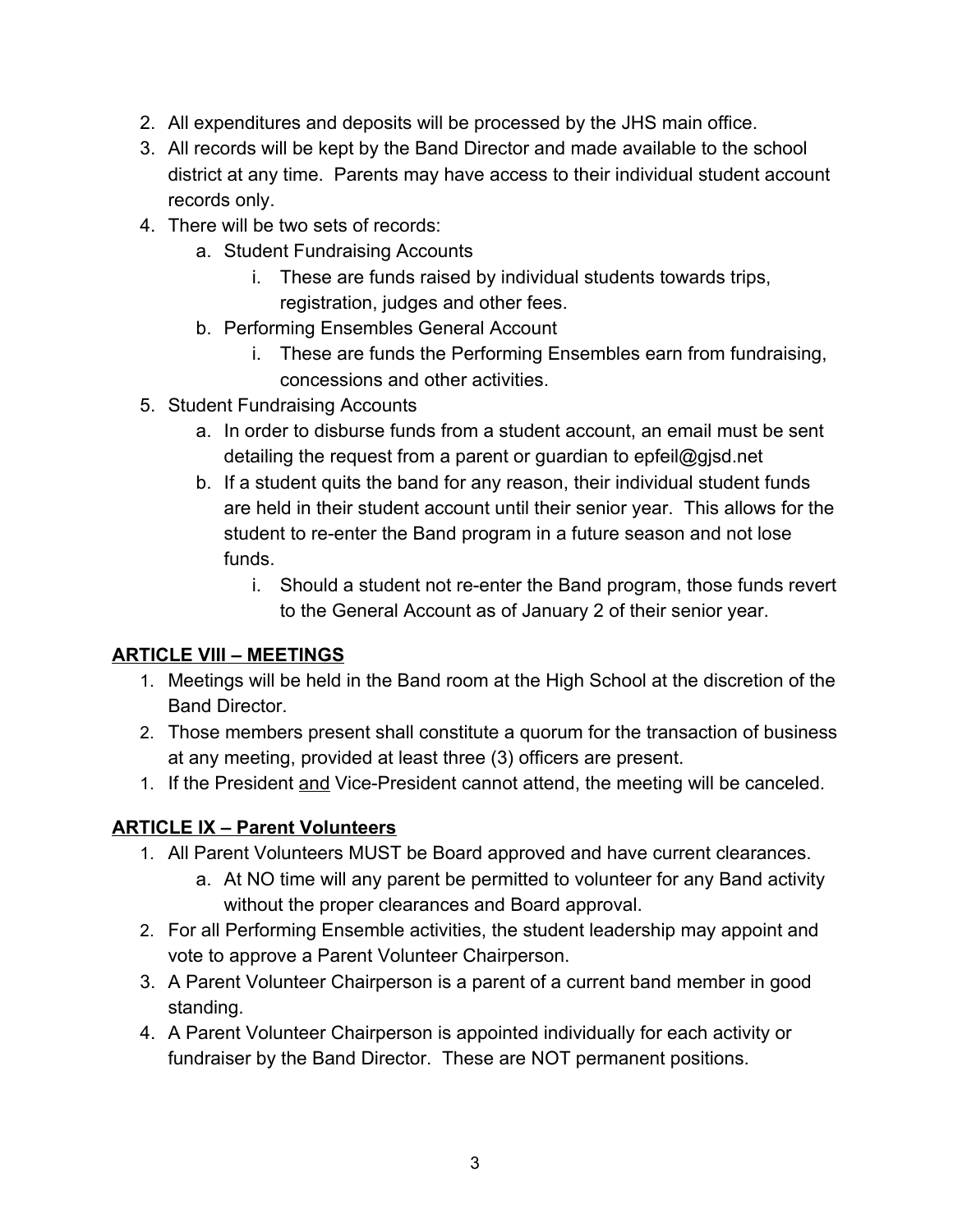- 5. Student leadership and/or the Band Director may remove or replace a Parent Volunteer Chairperson at any time through a majority vote or at the discretion of the Band Director.
- 6. Parent Volunteer Chairpersons will have the opportunity to support the Student Leadership in the following ways:
	- a. Organize a fundraiser.
		- i. Submit a fundraiser for approval by the students via email to epfeil@gjsd.net
			- 1. Must include the following:
				- a. A flyer with all the details of the fundraiser:
					- i. Product/service/opportunity description
					- ii. Cost for the product/service/opportunity
					- iii. The due date for orders and money
					- iv. Percentage profit credited to individual students
					- v. Percentage profit to the general band fund
					- vi. Delivery and disbursement dates, times and procedures
					- vii. Contact information for Parent Volunteer **Chairperson**
				- b. A list of parent volunteers who will assist the chairperson in conducting the fundraiser.
		- ii. Run the fundraiser by reminding students to turn in orders and money to the safe.
		- iii. Collect order forms from the Band Director.
			- 1. Create a master order form.
			- 2. Collaborate with the Band Director to make the order
			- 3. At NO time will the money be handled from fundraisers by the Chairpersons.
			- 4. All orders will be done by the Band Director and through the school.
		- iv. Organize and supervise adequate student and parent volunteer help to ensure a smooth disbursement of goods/services.
	- b. Organize a home show.
		- i. Submit a spreadsheet with all logistical details for approval by students via email to epfeil@gjsd.net
		- ii. Must include the following:
			- 1. A flyer with all the details of the event:
				- a. Coach assignments and duties